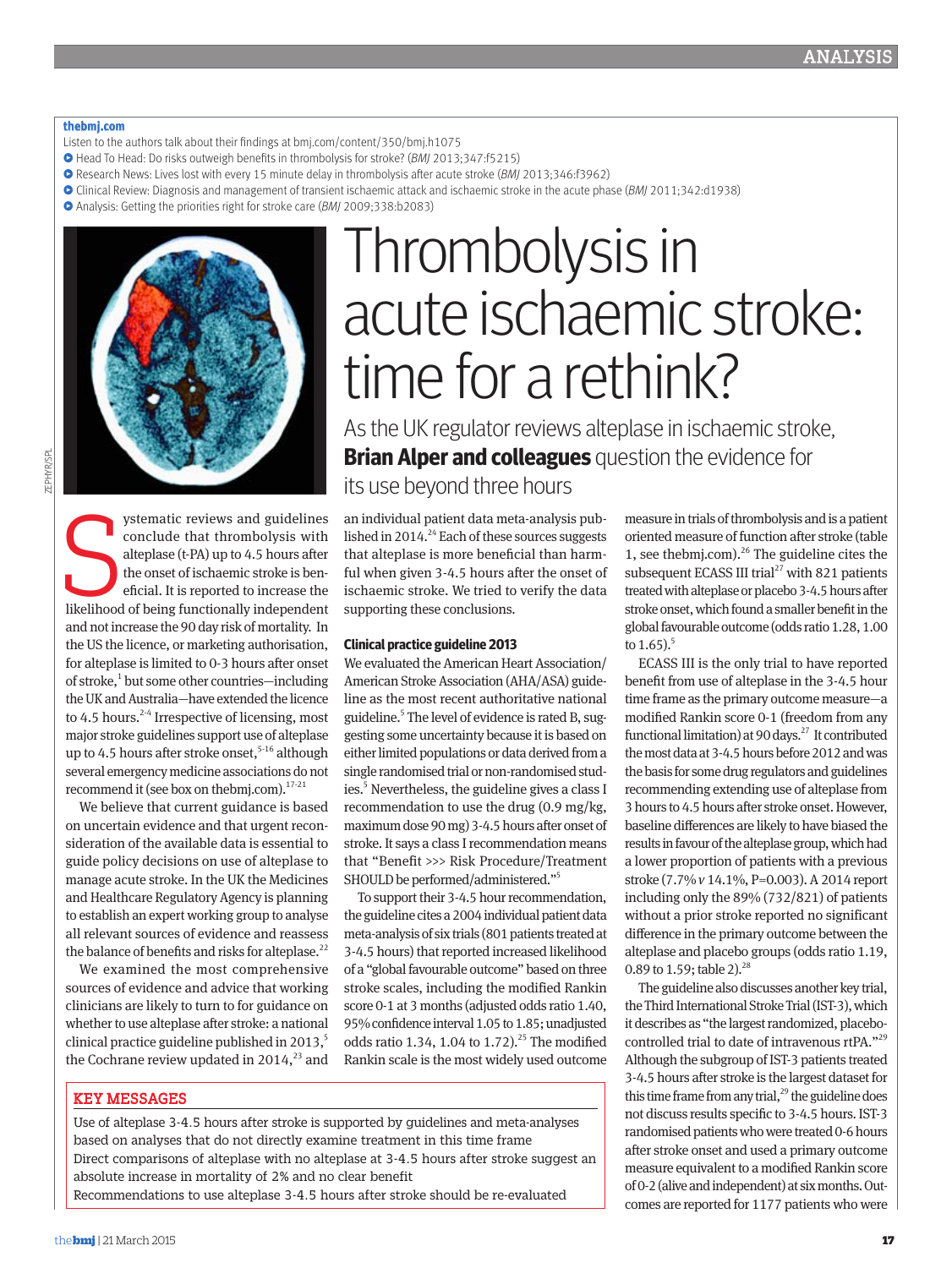treated between 3 and 4.5 hours.<sup>29</sup> The primary publication included a subgroup analysis of this group adjusted for age and baseline stroke severity. This found no significant benefit with a 99% confidence interval (adjusted odds ratio 0.73, 99% CI 0.5 to 1.07; table 2).<sup>29</sup> The statistical analysis plan for IST-3 suggested subgroup analyses would be "interpreted without any consideration of multiple testing" and provided an example of how subgroup results would be reported using 95% confidence intervals.30 The use of a 99% confidence interval in the subsequent publication was not explained. We performed an unadjusted analysis of the IST-3 results for patients treated between 3-4.5 hours using a 95% confidence interval and found a significant reduction in functional outcome (odds ratio 0.76, 95% CI 0.60 to 0.97, number needed to harm=16).

## **2014 Cochrane review**

Cochrane reviews usually provide the most valid syntheses of evidence of effects of interventions; under 1% of Cochrane reviews have limitations in conduct and reporting that hinder the summary of best current evidence for clinical decision making.31 But an update of the Cochrane review on thrombolysis for acute ischaemic stroke, published in July 2014, is confusing.<sup>23</sup> Key messages and conclusions seem inconsistent within the document and are unclear about the appropriate time window for using alteplase.

The conclusion of the abstract says, "Thrombolytic therapy given up to six hours after stroke reduces the proportion of dead or dependent people. Those treated within the first three hours derive substantially more benefit than with later treatment." However, in the Implications for Practice section, the authors state, "Despite the overall net benefit, the available data do not provide sufficient evidence to determine the duration of the therapeutic time window" and suggest "there is no evidence to withhold alteplase … if it can be administered within 4.5 hours." The plain language summary states that thrombolysis "defi-

## Alteplase 3-4.5 hours after stroke onset has clearly established harms

nitely improves outcomes if given up to 4.5 hours after stroke."

We examined the Cochrane review analyses for the 3-4.5 hour time window but they were too limited to be useful. They include one trial of alteplase (ECASS III) and one of streptokinase (showing harm). They do not report subgroup data for 3-4.5 hours from the larger number of trials that used a wider time window that included 3-4.5 hours—for example, those that randomised patients between 0 and 6 hours. The review also did not include the individual patient data metaanalysis, and such meta-analyses are not typically performed in Cochrane reviews.

The Cochrane review does report outcomes for alteplase use between 3 and 6 hours and finds no benefit for thrombolysis.<sup>23</sup> Subgroup analyses of alteplase at 3-6 hours (both by time randomised and by time treated) suggest no significant effect on functional independence (odds ratio 0.97, 95% CI 0.85 to 1.09 and 0.93, 0.83 to 1.04, respectively) but suggest a marginally significant increase in mortality (odds ratio 1.17, 1.00 to 1.38 and 1.16, 1.00 to 1.35, respectively). These results are opposite to those of subgroup analyses of alteplase at 0-3 hours.

With such differences in functional independence and mortality by time windows, an overall conclusion on use from 0-6 hours no longer appears valid for informing clinical decision making. At this point, the subgroup analyses covering 3-6 hours may be the best approximate view of the 3-4.5 hour time window, but a focused view on 3-4.5 hours would be ideal.

## **Individual patient data meta-analysis 2014**

Arguably the most valid and comprehensive approach to determine treatment effects is an individual patient data meta-analysis. This involves the central collection, validation, and

re-analysis of the primary data from each trial. In August 2014, the Stroke Thrombolysis Trialists' Collaborative Group published an updated metaanalysis including individual patient data from all nine completed alteplase trials for which data were available.<sup>24</sup>

The previous 2010 meta-analysis included eight trials with 1620 patients in the 3-4.5 hour time window.<sup>32</sup> More than half of the data for this analysis comes from the ECASS III trial.<sup>27</sup> The prespecified primary functional outcome (a modified Rankin score of 0-1 at three months) was reached by 44.6% in the alteplase group and 37.7% in the placebo group (adjusted odds ratio 1.34, 95% CI 1.06 to 1.68). This was consistent with benefit from the drug: number needed to treat for one additional beneficial outcome=15. The 2014 update included data from IST-3, which had 1177 patients in the 3-4.5 hour time window and reported a primary functional outcome of modified Rankin score 0-2 at six months (adjusted odds ratio 0.73, 99% CI 0.5 to 1.07, table 2).<sup>29</sup>

The reader might have expected that combining the odds ratio of 1.34 from the 2010 analysis with the 0.73 in the subgroup analysis from IST-3 would result in an odds ratio close to 1.00 and confidence intervals extending above and below 1.00 showing no significant benefit from the drug. However, the 2014 meta-analysis concluded "alteplase significantly improves the overall odds of a good stroke outcome when delivered within 4.5 hours of stroke onset." Of those randomised within 3-4.5 hours, 35.3% receiving alteplase achieved modified Rankin score 0-1 compared with 30.1% of controls (adjusted odds ratio 1.26, 95% CI 1.05 to 1.51).<sup>24</sup>

The discrepancy in the summary statistics might be explained by differences in the outcome analysed; the meta-analyses used modified Rankin score 0-1 and IST-3 used modified Rankin score 0-2. Could excluding participants with modified Rankin score 2 (slight disability) from the functional outcome explain the result? If this was the case, it would suggest that data from

| Table 2 Functional outcome data specific to 3-4.5 hour time window in two largest trials                                                                                                                                                                                         |                                                                            |                                                                                                                                                  |  |  |  |  |  |  |
|----------------------------------------------------------------------------------------------------------------------------------------------------------------------------------------------------------------------------------------------------------------------------------|----------------------------------------------------------------------------|--------------------------------------------------------------------------------------------------------------------------------------------------|--|--|--|--|--|--|
| <b>Trial</b>                                                                                                                                                                                                                                                                     | ECASS $III27$                                                              | $IST-329$                                                                                                                                        |  |  |  |  |  |  |
| Primary outcome                                                                                                                                                                                                                                                                  | mRS 0-1 at 90 days                                                         | mRS 0-2 at 6 months                                                                                                                              |  |  |  |  |  |  |
| % (No) with primary outcome:                                                                                                                                                                                                                                                     |                                                                            |                                                                                                                                                  |  |  |  |  |  |  |
| Alteplase                                                                                                                                                                                                                                                                        | 52.4 (219/418)                                                             | 31.5 (182/577)                                                                                                                                   |  |  |  |  |  |  |
| Control                                                                                                                                                                                                                                                                          | 45.2 (182/403)                                                             | 37.7 (226/600)                                                                                                                                   |  |  |  |  |  |  |
| Reported summary statistic                                                                                                                                                                                                                                                       | OR=1.34 (95% CI 1.02 to 1.76)                                              | Adjusted OR=0.73 (99% CI 0.5 to 1.07)                                                                                                            |  |  |  |  |  |  |
| Interpretation of summary statistic                                                                                                                                                                                                                                              | Significant benefit                                                        | Non-significant harm                                                                                                                             |  |  |  |  |  |  |
| Major bias affecting results                                                                                                                                                                                                                                                     | Baseline differences in history of stroke                                  | Uncertain effects of adjustments for baseline<br>differences; use of 99% CI for reporting despite<br>this not being in statistical analysis plan |  |  |  |  |  |  |
| Analysis method that subtracts these biases                                                                                                                                                                                                                                      | Analysis limited to patients without history of stroke (89% participants)* | Unadjusted analysis of results using 95% CI                                                                                                      |  |  |  |  |  |  |
| Revised summary statistic                                                                                                                                                                                                                                                        | OR=1.19 (95% CI 0.89 to 1.59)                                              | OR=0.76 (95% CI 0.60 to 0.97)                                                                                                                    |  |  |  |  |  |  |
| Revised interpretation                                                                                                                                                                                                                                                           | No significant effect (or small non-significant benefit)                   | Significant harm                                                                                                                                 |  |  |  |  |  |  |
| *This analysis method is not the optimal method for adjusting for baseline differences but was available through a subsequent publication. <sup>28</sup> A reanalysis adjusting for baseline differences including history of<br>previous stroke would be a more valid approach. |                                                                            |                                                                                                                                                  |  |  |  |  |  |  |